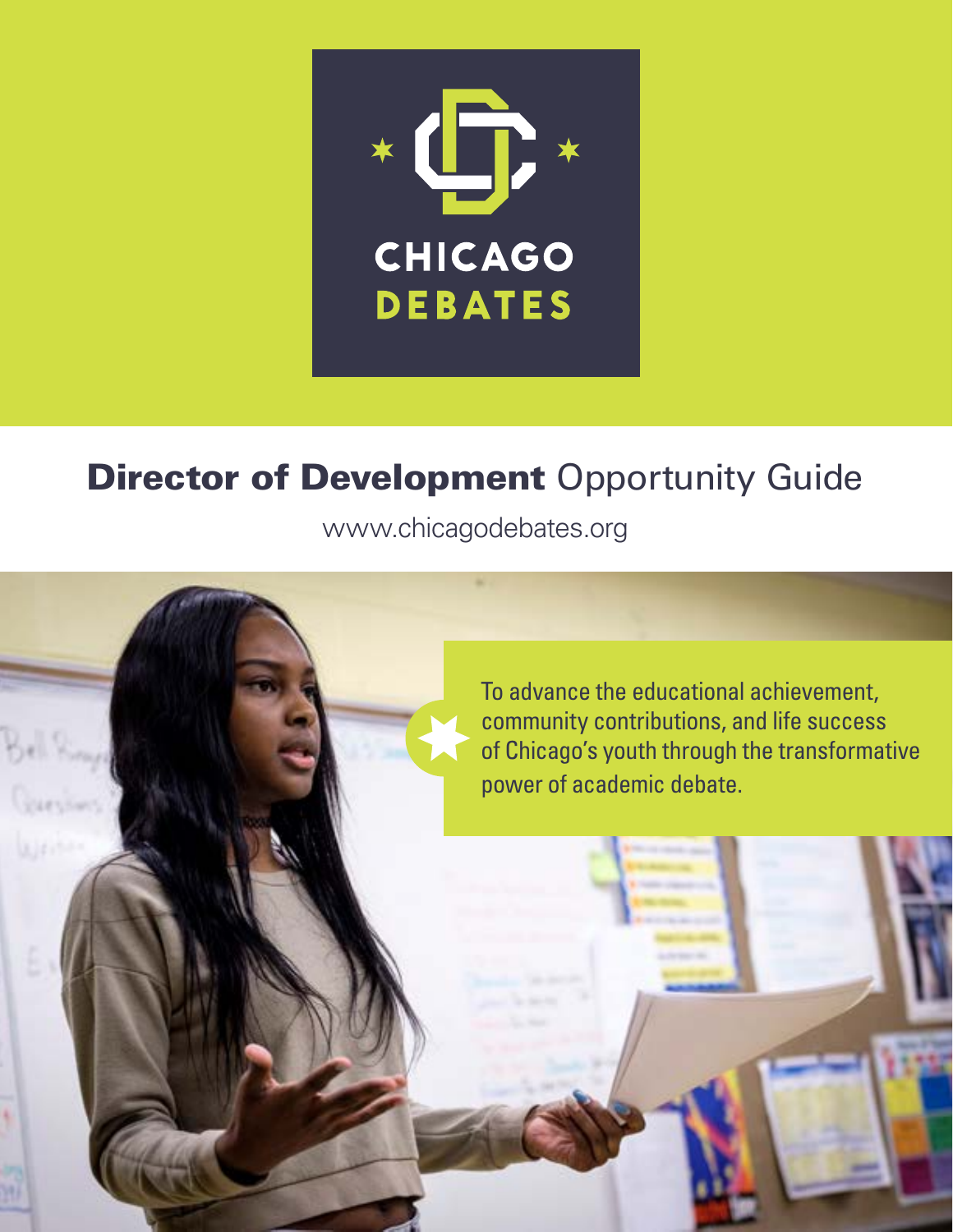

## About Chicago Debates

Chicago Debates envisions a world in which Chicago youth are empowered to find their voice, succeed in college and career, and become leaders in their community. The organization was formed in 1995 by a group of business and civic leaders who were passionate about finding a way to bring the benefits of debate into Chicago Public Schools (CPS). Since its inception, Chicago Debates' CPS partnership has grown from an initial five high schools on the south side to over 90 middle and high schools throughout the city. Chicago Debates has become one of the most competitive policy urban debate leagues in the country, and a national model for other urban leagues.

Chicago Debates students compete in five to six tournaments a year around a nationally selected topic. Tournament participation requires students to conduct research, use evidence, think critically, and synthesize complex ideas to make their arguments. During a normal school year, debate tournaments are held in person, although currently they are being conducted virtually due to the pandemic.

**KEES** 

As the largest of the 22 urban policy debate leagues in the country, Chicago Debates engaged nearly 1800 CPS students in the 2018-2019 school year, which decreased to about 1200 in 2019-2020 due to the CPS strike and COVID-19. Students who participate in debate are 300% more likely than their peers to graduate high school and 80% more likely to graduate college. The organization's current strategic plan calls for significant increase in student and school participation in its programs by 2027.

The dramatic growth of Chicago Debates has been due in large part to the generous financial support of individuals, the private sector, and funding organizations as well as revenue from Chicago Debates' two annual signature events. In FY 2020, philanthropy accounted for approximately 61% of the organization's \$1.2 million budget. Currently the largest philanthropic revenue sources are events and foundation giving. Chicago Debates believes there is tremendous potential in the growing of corporate and particularly individual giving and is seeking a Development leader to visualize and implement a comprehensive development plan for maximum revenue growth in these areas. The organization's current strategic plan calls for philanthropy to increase to an annual \$2.76 million by 2025.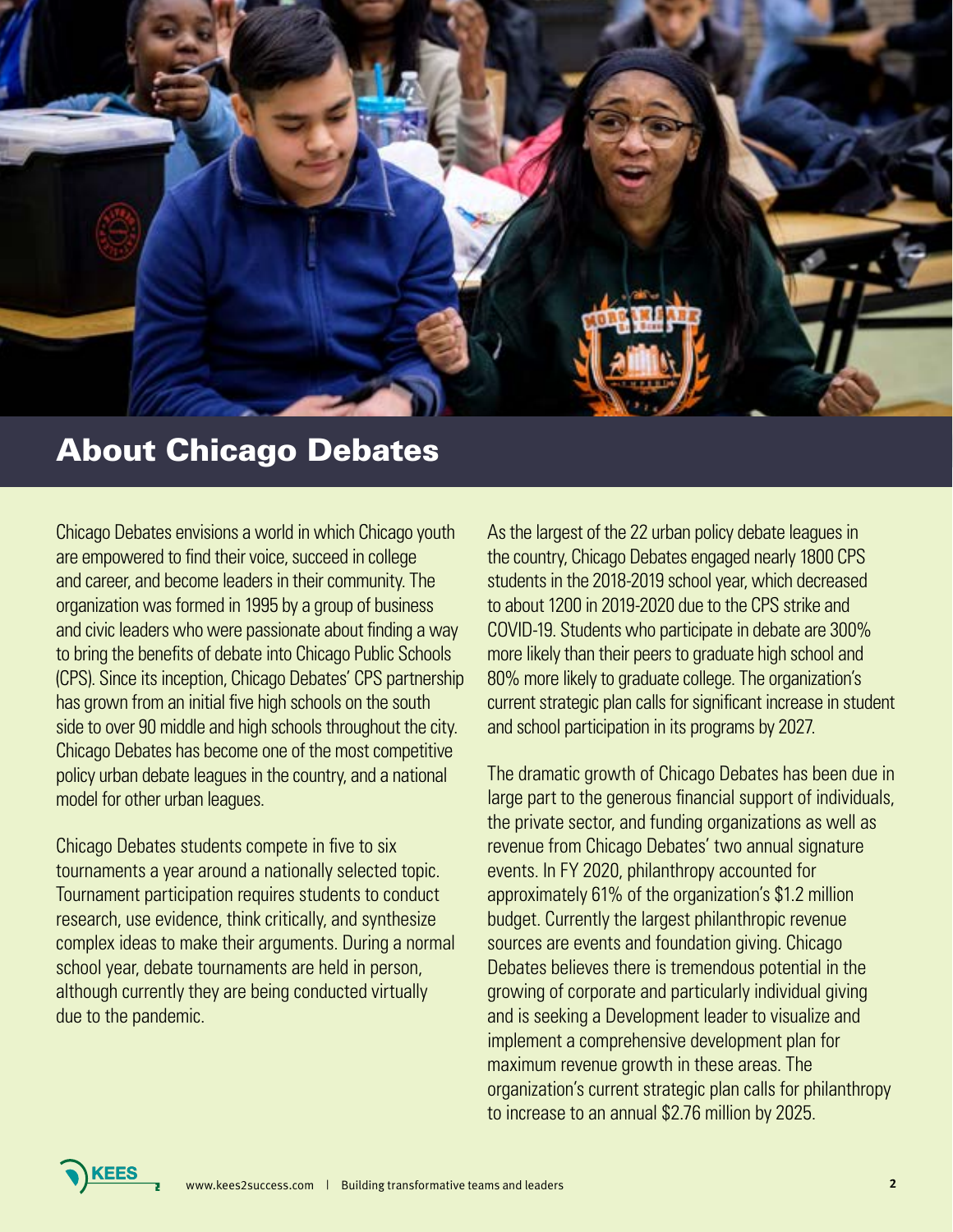

# The Opportunity: Director of Development

Chicago Debates' first Director of Development (DOD) will be responsible for designing and executing a comprehensive annual fundraising plan that ensures Chicago Debates has the resources necessary to fulfill its mission and meet its strategic priorities. The Director of Development will provide strategic leadership to diversify, strengthen, and increase philanthropic contributions with a focus on individual, corporate, and foundation giving.

Reporting to Executive Director **[Dr. Toinette Gunn](https://www.chicagodebates.org/who-we-are/our-team/dr-toinette-gunn/)**, The Director of Development will be an enthusiastic, relationship-focused team member who will work with Board and staff leadership to encourage donor engagement resulting in maximum philanthropic investment in the organization's mission and programs.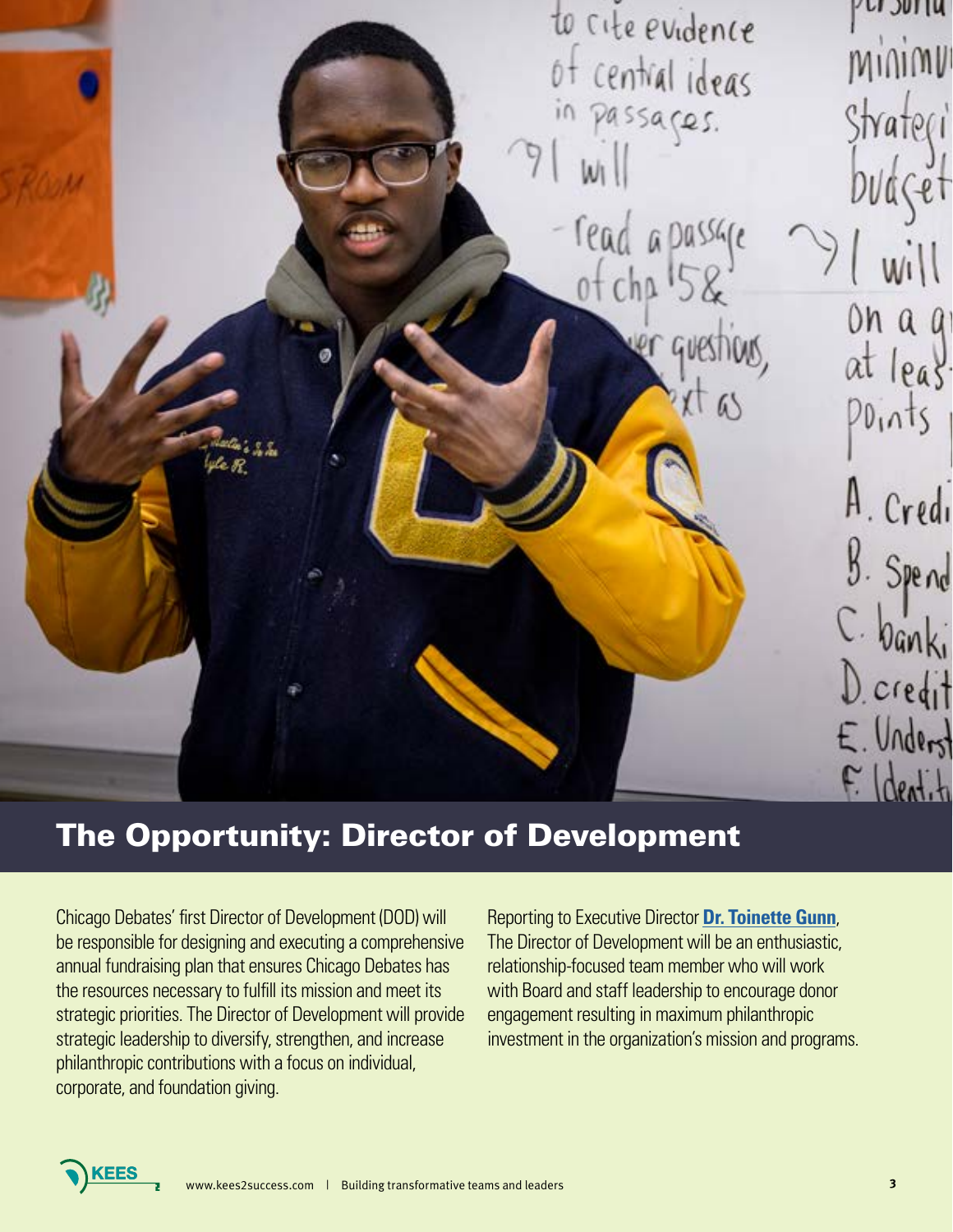

# Performance Objectives

### Strategic Leadership

- $\bullet$  Serve as the primary face of all things relative to philanthropy within Chicago Debates.
- $\bullet$  Demonstrate initiative and leadership in broad issues facing the nonprofit sector and the profession.
- $\bullet$  Support the Board of Directors and the Executive Director in their efforts to strengthen donor relationships; exemplify and model the highest level of strategic donor interaction.
- $\bullet$  Prepare the Executive Director and Board members for gift solicitations, accompany on calls as needed, and provide appropriate follow-up.
- $\bullet$  Serve as the staff liaison and lead the Board's Development Committee.
- $\bullet$  Manage the engagement of the Associate Board, including staffing quarterly committee meetings, managing events, and directing recruitment of new Associate Board members.

### Donor Relations & Portfolio Management

- $\bullet$  Develop and manage a portfolio of donors who give or have the capacity to invest at \$5,000 or higher.
- Prospect for donors and direct prospect research utilizing the CRM (Neon) database, recommendations from stakeholders, and other means to identify and qualify donors.
- $\bullet$  Work, as appropriate, with leadership volunteers to identify and secure visits with those in their peer networks, with past leaders of the organization, alumni, and other stakeholders.
- $\bullet$  While primarily focusing on unrestricted gifts, work in close collaboration with leadership and program staff to present needs that correspond to where donors and prospects identify, while always being responsive to each donor's interests and attentive to fiduciary responsibilities (i.e., donor intent with gifts).
- $\bullet$  Oversee the CRM (Neon) process, including ensuring the validity of all data in the fundraising database and tracking systems.
- Lead by example and ensure excellent customer service is provided to donors through accessibility to program staff and leadership (as granted), timely responsiveness, quality in all interactions and personalized communications.
- $\bullet$  Work diligently to meet agreed upon monthly and annual activity and revenue-producing goals, and be purposeful about every visit, communication, and the desired outcome for each "touch."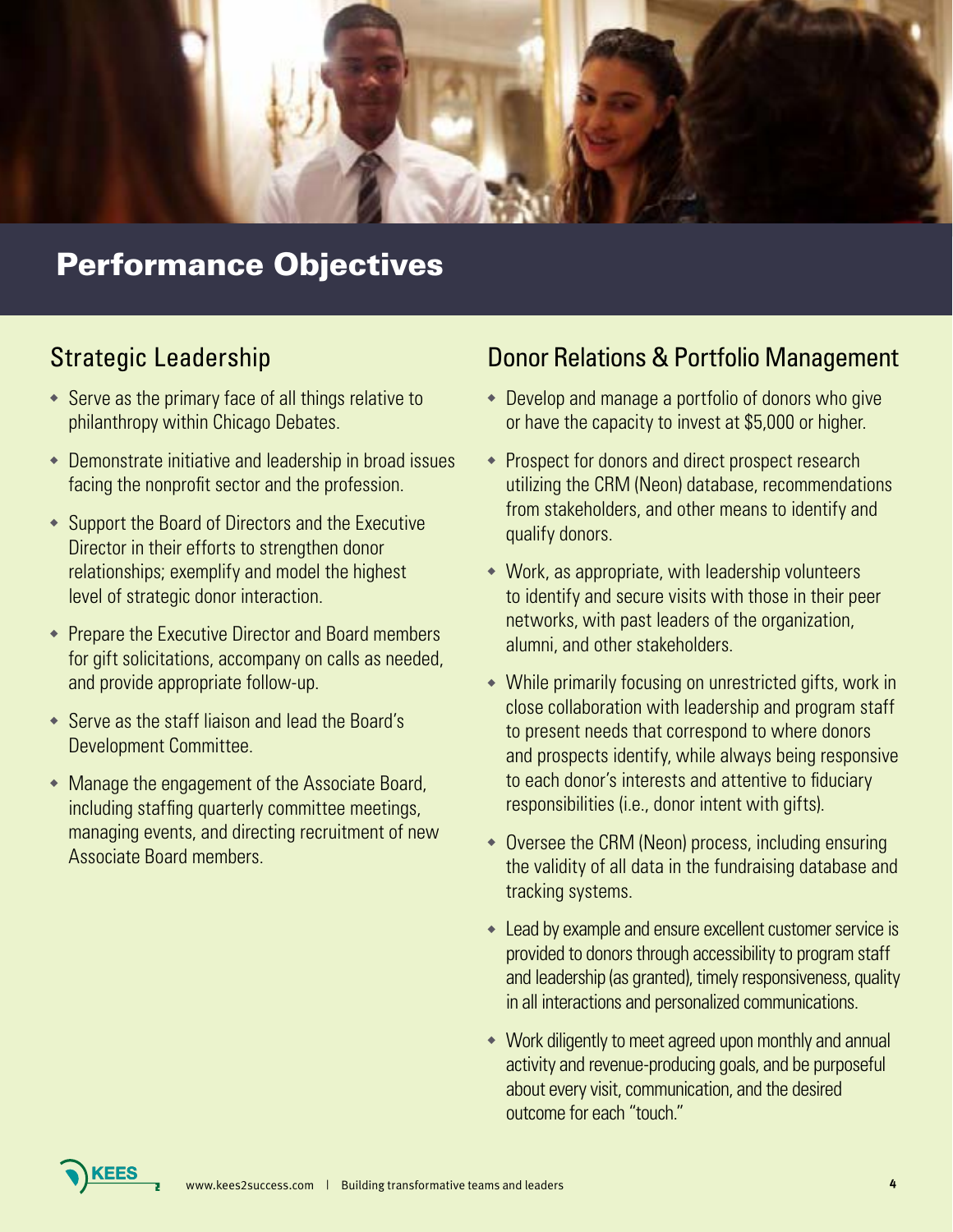# Performance Objectives

### Administration & Management

- $\bullet$  Create and implement an annual and long-term comprehensive development plan and calendar with corresponding deadlines, deliverables, budgets, and goals (utilizing Basecamp software).
- $\bullet$  Ensure that the development pipeline is continually being filled and strengthened in areas including individual, corporate, and foundation giving.
- $\bullet$  Motivate, develop, and supervise a Development Associate and any potential future team members to deliver on specific components of the Development pipeline.
- $\bullet$  Oversee the development of solicitation materials related to fundraising in collaboration with the Communications and Engagement Manager and the Development Associate.
- $\bullet$  Lead Chicago Debates' signature fundraising events through the lens of further engaging donors in Chicago Debates' mission.
- $\bullet$  Oversee and ensure integrity of regular reporting on goal achievement to demonstrate progress, identify areas of concern, and revise strategies as needed.
- $\bullet$  Monitor budget and revenue targets and ensure that the department performs within revenue and expense guidelines and expectations.
- $\bullet$  Track industry trends, strategy, and best practices, including educating others and evaluating opportunities for continuous improvement. Act as a resource for current practice and strategy.
- $\bullet$  Utilize data and evaluative measures to assess donor satisfaction, identify improvements, and implement modifications.

### External, Community, & Partner Relations

- $\bullet$  Maintain a strong presence in professional organizations, community groups, and other spaces relevant to the work of Chicago Debates and its mission.
- Provide a best practice approach to Chicago Debates' efforts to effectively communicate the mission, goals, and accomplishments to donors, prospective donors, and the broader community.
- $\bullet$  Create and implement a plan to identify and build strong relationships with key donors, community leaders, and volunteers, and engage organizations and companies with which Chicago Debates should partner.



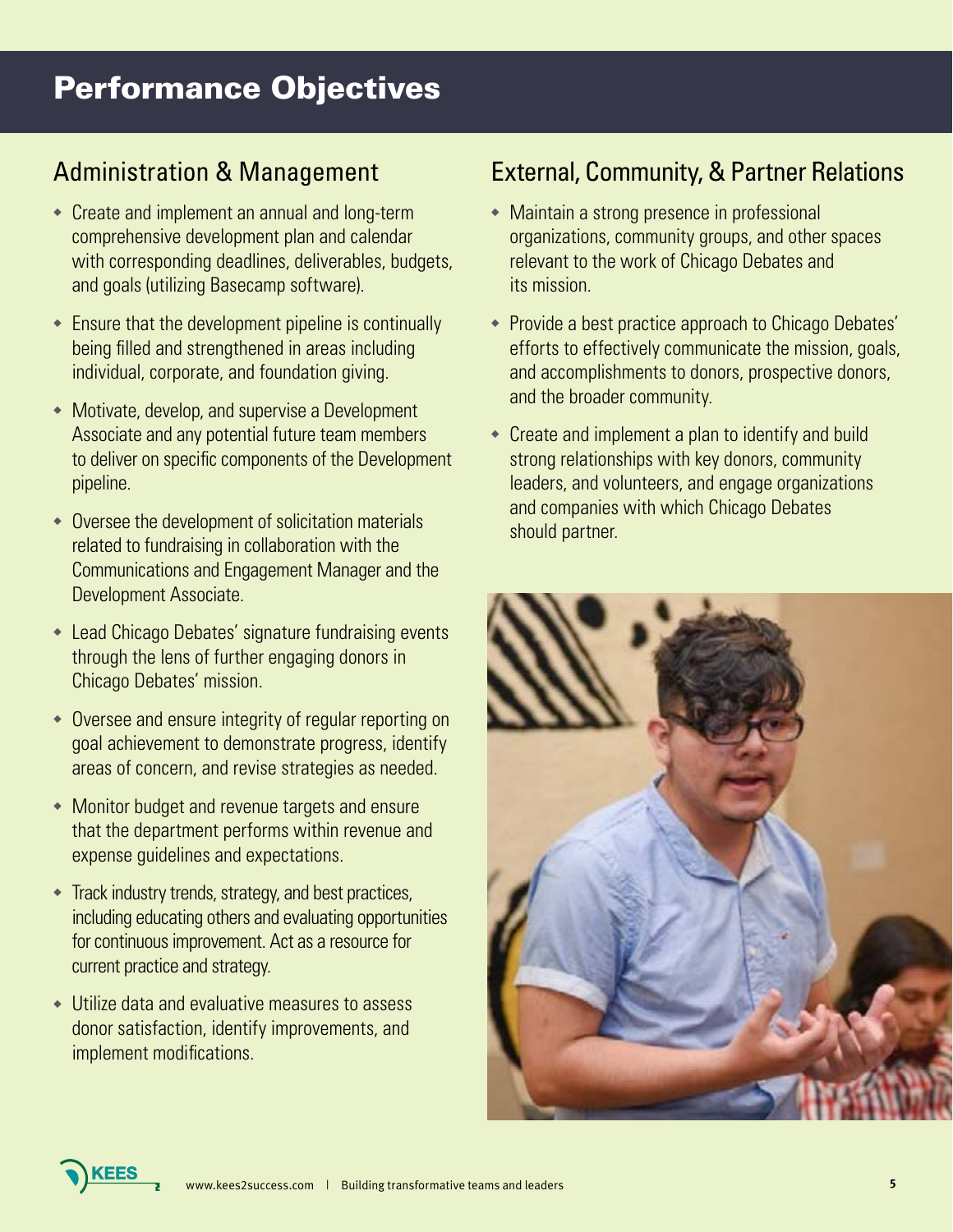

# The Qualified Candidate

### Specific Requirements Include:

- **Demonstrated passion for Chicago Debates' mission** and vision.
- $\bullet$  A minimum of 5 years of nonprofit fundraising experience.
- $\bullet$  A minimum of 3 years of progressive experience in leadership and management, with ability to lead small teams.
- $\bullet$  Creative, self-starter attitude, with the desire to get out of the office and build external relationships.
- **Deep understanding of Development strategies and** best practices.
- $\bullet$  Demonstrated record of securing five and six figure gifts.
- $\cdot$  Proficiency with core social media platforms (e.g., LinkedIn, Facebook, Twitter, IG, etc.) and ability to utilize them as a tool in identifying and engaging donors.
- $\bullet$  Ability to engage with diverse audiences, including donors, board members, students, coaches, volunteers, staff, executives, etc.
- $\bullet$  Strong written, verbal, and interpersonal communication skills.
- $\bullet$  Career track record that shows stability with an organization and capacity to develop and nurture relationships culminating in overall success.
- ◆ Bachelor's degree.

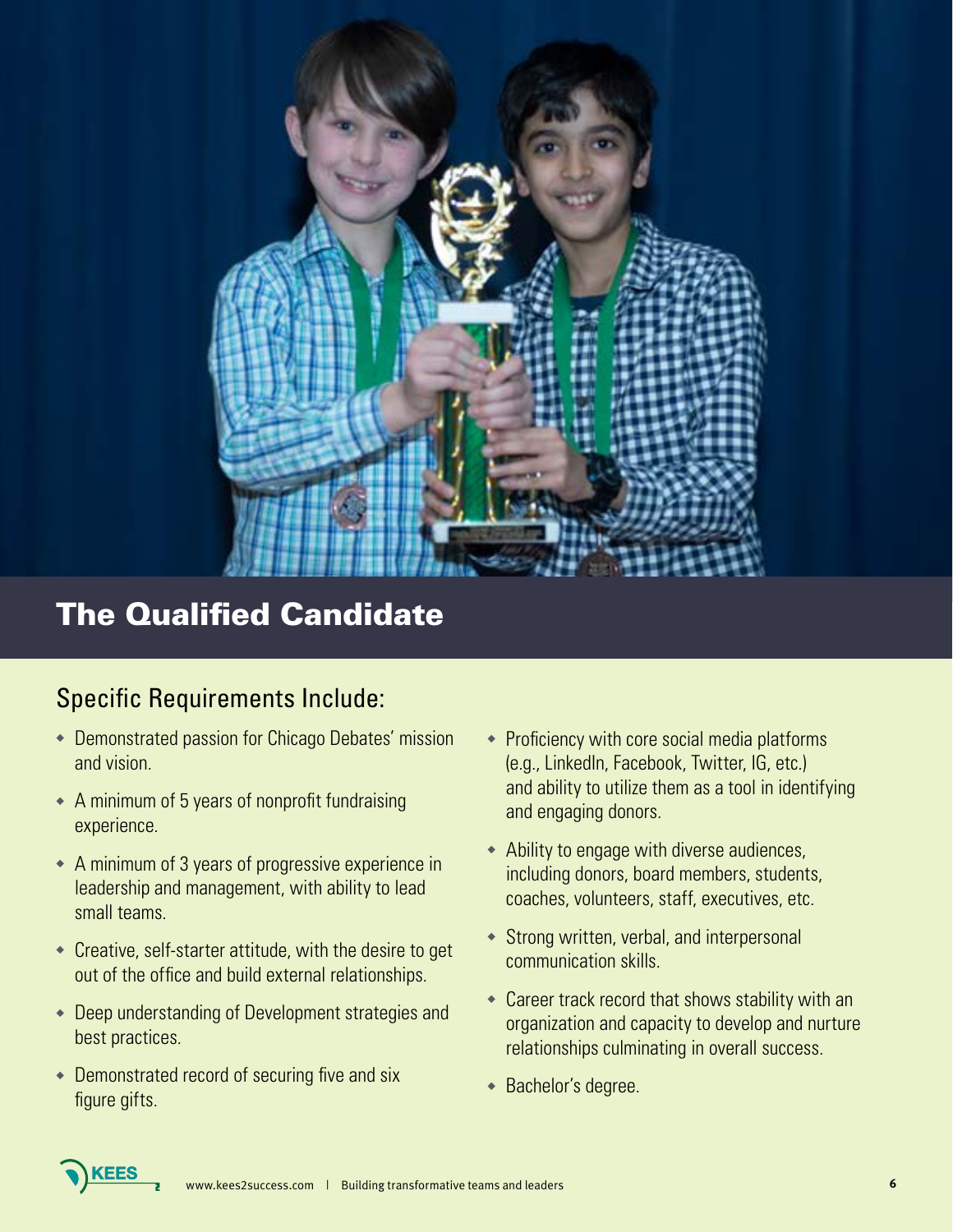

## How To Apply

Compensation will be determined based on experience and skills within the range of \$90,000 – \$110,000. Full-time employees are eligible for health, dental, and vision insurance, PTO, professional development allowance, sick days, and holidays, including a holiday shut-down from Christmas Eve to New Year's day.

Chicago Debates is an equal opportunity employer and does not discriminate on the basis of race, color, gender, religion, age, sexual orientation, national or ethnic origin, disability, marital status, veteran status, or any other occupationally irrelevant criteria.

**[APPLY NOW](https://kees2success.applicantstack.com/x/apply/a2713pbkxtp6)**

To assure confidential tracking of all applicants, no applications will be accepted via email. ALL INQUIRIES WILL BE HELD IN STRICT CONFIDENCE.

This search is being managed by Laura Weinman, Vice President of KEES. Questions may be addressed to [lweinman@kees2success.com](mailto:lweinman@kees2success.com).



### **About KEES**

KEES (formerly Alford Executive Search) is a nonprofit executive search firm that builds transformative teams and leaders. A woman owned and operated firm, KEES offers a full array of nonprofit consulting services including executive search, leadership development, interim staffing, and HR support. For more information, please visit **<www.kees2success.com>**.